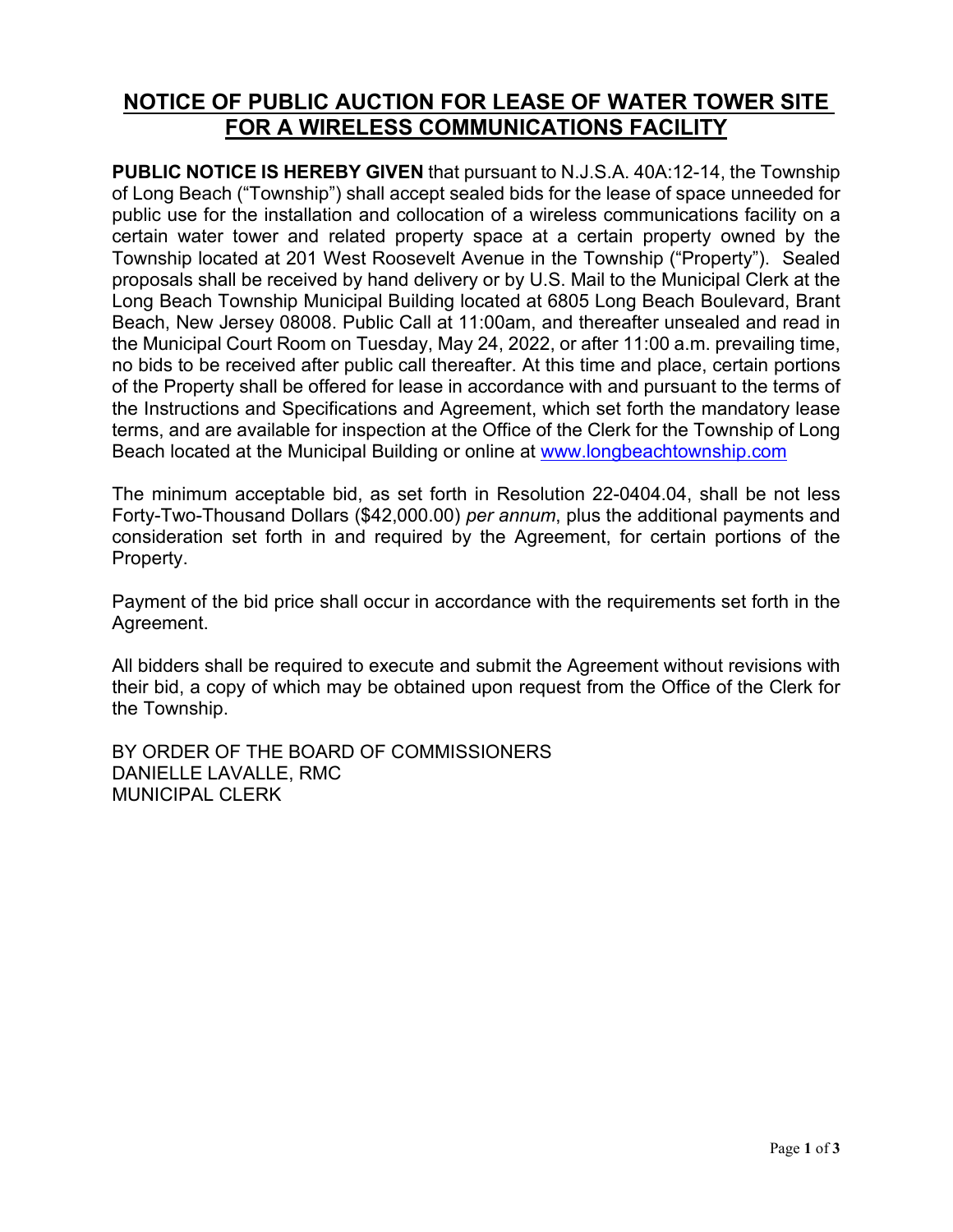## **INSTRUCTIONS AND SPECIFICATIONS**

**FIVE-YEAR LEASE WITH FOUR FIVE-YEAR OPTIONS TO RENEW OF SPACE LOCATED A THE WATER TANK SITE FOR THE INSTALLATION, COLLOCATION, AND USE OF THE SPACE FOR A COMMUNICATIONS FACILITY, INCLUDING THE OPERATION OF WIRELESS ANTENNAS AND EQUIPMENT**

- **1. Location of Property** One space located at the certain premises owned by the Township of Long Beach ("Township") located at 21 West Roosevelt Avenue in the Township, County of Ocean, State of New Jersey ("Property").
- **2. Use of Property** As set forth in and governed by the attached Agreement, the Township is seeking to lease a non-exclusive interest in the water tower, certain land space, and right to ingress and egress located at the Property for the purposes of the installation and use of a wireless communications facility. All conditions and requirements relating to the lease are set forth and governed by the attached Agreement.
- **4. Rent and Payments**  The successful bidder shall agree to pay to the Township rent on a monthly basis in equal installments due on the first day of each calendar month. The successful bidder shall also pay any real estate taxes resulting from property improvements made by the successful bidder and any and all other payments set forth and required by the attached Agreement, including, but not limited to, the additional payment of \$15,000.00 and the reimbursement of professional fees during the term of the Agreement. The minimum bid that shall be accepted for the annual rent is forty-two-thousand dollars (\$42,000.00). In addition, the additional consideration and payment requirements are set forth in the attached Agreement.
- **5. Utilities** As set forth in and governed by the attached Agreement, the successful bidder shall be responsible for any and all costs relating to and/or arising out of the installation and use of utilities relating to the bidder's use of the Property.
- **6. Submissions Prior to the Auction** Prior to or at the time of the live auction, the bidder shall complete, execute, and provide the following documents, each of which is attached hereto.
	- A. Non-Collusion Affidavit.
	- B. Statement of Corporate Ownership.
	- C. Power of Attorney.
- **7. Power of Attorney** The bidder shall provide the Township with an executed Power of Attorney that establishes that the person who executes the Agreement